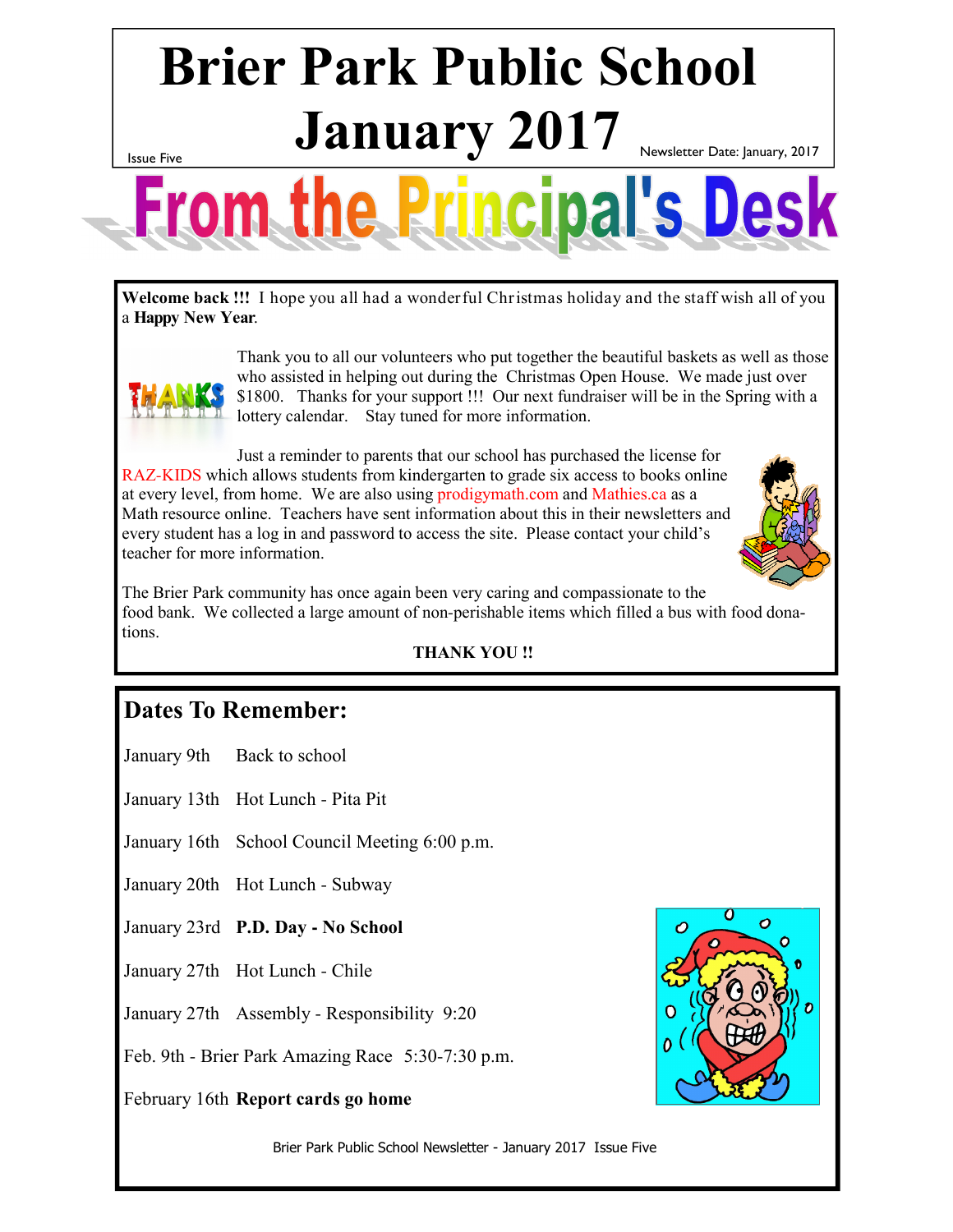#### **Clarification on Board Weather Notifications**

As we approach the snowstorm season, we want to make sure parents are aware of the Board's cancellation policy and weather zones.



The Board bases its decision on whether or not to run school buses on how safe the routes are that our school buses travel. In consultation with our bus operators and transportation staff, we decide as early as possible, and no later than 6:30 a.m., if buses will run. If buses are not running in a zone, then schools in that zone are closed. The board notifies all local media outlets and posts a message on our transportation website

(http://www.cooperativetransportation.ca). Please be aware that our school is in **Zone 4**. If buses are cancelled in our zone, then the **schools in our zone are closed**. Please make sure to listen to the radio stations (FM92.1 Brantford, FM98.9 Simcoe, AM1380 Brantford) before sending your children to school.

### **Nut Allergy Alert !!!**

Some students have **severe allergies** to nut products that could cause death.

**We continue to encourage parents not to pack Nut Products in their children's lunches.** 

The families of those students with these allergies have asked that you please closely read labels !!!



#### **Please Keep Us Posted !!!**

If your family has moved over the holidays or information has changed with regards to phone numbers or emergency contacts, please let us know.



## **Keeping Warm and Dry**

With winter weather, we also have many students who will get wet outside.

We ask that parents pack an extra set of clothes in a bag for students to have at school. We want to make sure the students are comfortable at school.

Thank you for your assistance as we try to keep your children dry and warm during the cold season.



### **Lice Check !!**

Please be aware that the school will once again complete a lice check this month. Lice checks are part of the school's routines after each long holiday.

Please remember that the board policy requires students to be **nit-free** before being re-admitted to school.